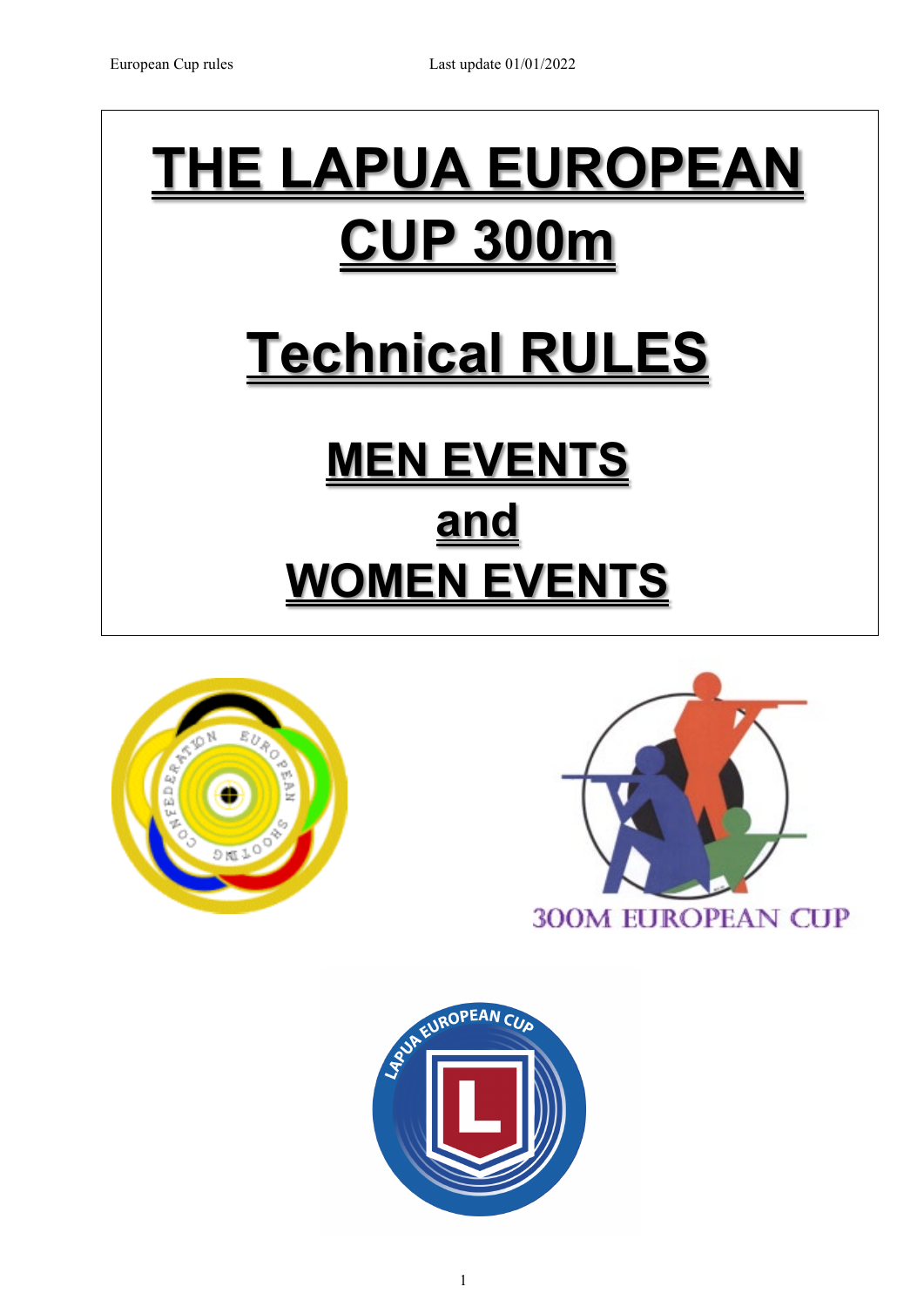## *SUMMARY*

### Page

| 1.  | <b>CONTENTS</b>                   | $\overline{2}$ |
|-----|-----------------------------------|----------------|
| 2.  | <b>TECHNICAL RULES</b>            | 3              |
| 3.  | HARMONIZATION OF PROGRAMMES       | $\overline{4}$ |
| 4.  | <b>CALENDAR</b>                   | 5              |
| 5.  | STRUCTURE OF ORGANIZING COMMITTEE | 5              |
| 6.  | <b>SCALES OF POINTS</b>           | 6              |
| 7.  | EUROPEAN CUP FINAL                | 6              |
| 8.  | AWARDS AND RESULTS                | 8              |
| 9.  | SPONSORSHIP                       | 9              |
| 10. | <b>MEDIA</b>                      | 9              |
| 11. | FEDERATIONS RESPONSIBILITIES      | 9              |
| 12. | <b>CONCLUSION</b>                 | 10             |
| 13. | <b>ANNEXE</b>                     | 11             |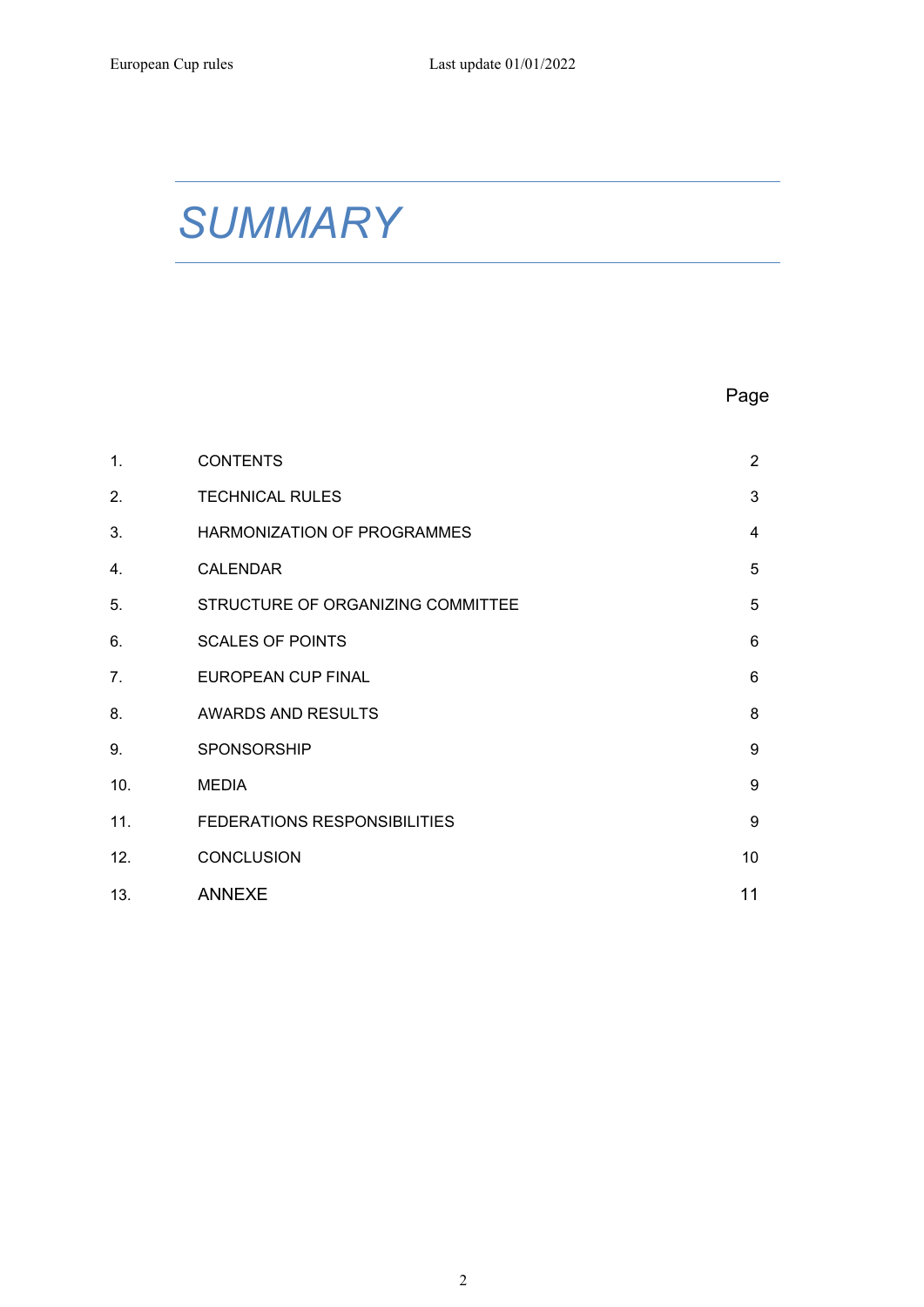#### 2. **TECHNICAL RULES**

- 2.1 The European Cup justifies its existence by the organization of all the current events
- 2.1.2 Application for organizing 300m competitions only official ESC membership federations can apply. Subcommittee can support to host and to organize a European Cup or a European Cup Final, but member federations may nominate a responsible person or club who is in charge to conduct any 300m competition for them.

#### 2.2 **Creation of new Competitions**

Non-traditional international competitions organised by other European countries will also be considered, providing more than five nations participate.

- 2.2.1 The events should comply with the official ISSF programme, and their technical rules must be in harmony with those of the European Cup
- 2.2.2 All European countries must be invited to participate

#### 2.3 **Invitation**

The invitation shall be sent out to the nation's 3 months in advance before the competition starts. The consignment of the documents can be carried out via the office ESC

The deadline for the preliminary entry must be restricted 2 months before the competition starts, and the final entry 4 weeks before.

#### 2.4 **Allocation of Points**

All these European Cup, providing, for men, at least minimum 5 nations entered 4 weeks before (deadline), for women minimum 3 nations entered, points in relation to the place and the result obtained by the athletes and in accordance with a predetermined scale.

#### 2.5 **Exceptional competitions**

European and World Championship will also be taken into consideration, in the year in which they are held. If these championships are not finished at least 30 days before the start of the European Cup final, then no points will be awarded.

However, wild cards can be distributed if necessary. The 300m Subcommittee will be free to decide.

#### 2.6 **Criteria for allocation of points**

every above-mentioned competition allots points according as follows:

- 2.6.1 Results obtained in the final match according to the SLIDING SCALE.
- 2.6.2 Performance achieved in the eliminations or final match (best score).

#### 2.7 **Participation**

- 2.7.1 All ESC member federations and association, which are responsible for the 300m shooting.
- 2.7.2 CISM can participate in the 300m European Cup if there is a nominated by the official member federation of the ESC. Or the responsible person or club of a federation of the ESC which is responsible for the 300m Cup. They may receive points for placing and results. The number of participants shall be in accordance with the established guidelines (see 3.2 "Teams and Individuals").
- 2.7.3 European athletes where their nation is not represented may also participate in European Cups. They may receive points for placing and results. The number of participants shall be in accordance with the established guidelines (see 3.2 "Teams and Individuals").

#### 2.8 **Final event**

The Final of the European Cup is the organization of a Final that will bring together the best European shooters and the designation of a winner in each discipline.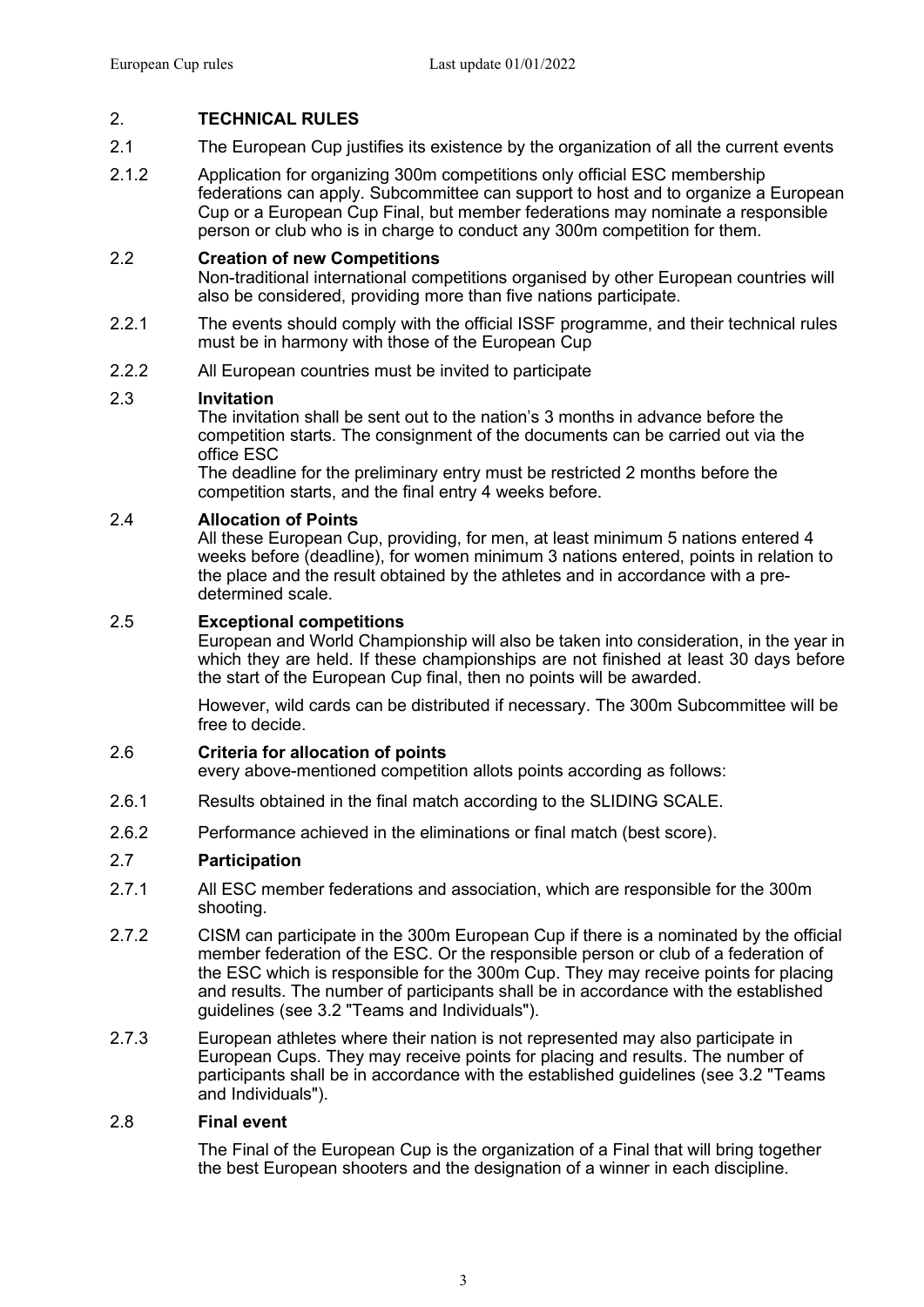#### 2.9 **Judges and Sub Committee members'**

One judge with a minimum ISSF B license must be present at each European Cup. This and other judges may be proposed by any visiting nation. The organizer will cover the cost of accommodation and food for one judge. For the Final, see point 7.7.

- 2.9.1 A member of the Subcommittee or the 300m Supervisor ESC possibly should be present at every European Cup. Their expenses must be paid by the nation of the Subcommittee member or by the nation of the Supervisor.
- 2.9.2 The Subcommittee member shall also fulfil the task of supervising the competition and reporting to the 300mSubcommittee.

#### **3**. **HARMONIZATION OF PROGRAMMES**

#### 3.1. **Specificity**

the Harmonization of programmes was carried out in 1990, by those responsible for a Europe Cup at that time, during their various coordination meetings. The European Cup shooting programmes are carried out in deviation (team) to the ISSF specifications as follows:

- 3.1.1 Men disciplines (in this order): Three (3) Positions 3x20 Elimination and Qualification in 1h 30 minutes each and 60 shots prone Elimination and Qualification in 50 minutes each
- 3.1.2 Women disciplines (in this order): Three (3) Positions 3x20 Elimination and Qualification in 1h 30 minutes each and 60 shots prone Elimination and Qualification in 50 minutes each
- 3.1.3 Open class Standard Rifle three (3) Positions 3x20 Elimination and Qualification in 1h 45 minutes
- 3.1.4 If the target capacity is large enough, only the qualification can be shot in the 3 position competitions. Eliminations must be carried out in the prone matches.
- 3.1.5 Team: Three (3) members in each event.

#### 3.2 **Teams and Individuals**

Nations participating in a European Cup allowed entering, as individuals, 6 Men and 6 Women athletes (exception 8 Men and 8 Women athletes when participating in the open class). These athletes must have an official ISSF ID- number and a valid national licence of his home country. Per event 6 athletes and 2 team can be employed and only these 6 athletes for Men and Women count to get points in the European Cup.

If a nation has registered more than 6 athletes at a European Cup, so all supernumerary participants can start only as guests (3.2.1)

#### 3.2.1 **Guests**

Guests or non-European shooters can take part in the competition if there are enough targets available, without an additional round. The guest's figure on the normal ranking list (individual and team) and can also win medals. However, guests cannot win European Cup points.

#### 3.3 **Entry Fees**

Applies to all participants (guests and non-European shooters)

- 3.3.1 The Entry Fees for all European Cup are € 90 per athlete and per events which includes the amounts of  $\epsilon$  5 to the ESC, and  $\epsilon$  10 for administration of the final (entry fees including the taxes counts also for unofficial participation).
- 3.3.2 The nation fees on 3 and more shooters are  $90 \text{ } \epsilon$  and you reduce proportionally (I.E.: one athlete  $30 \in -2$  athletes 60).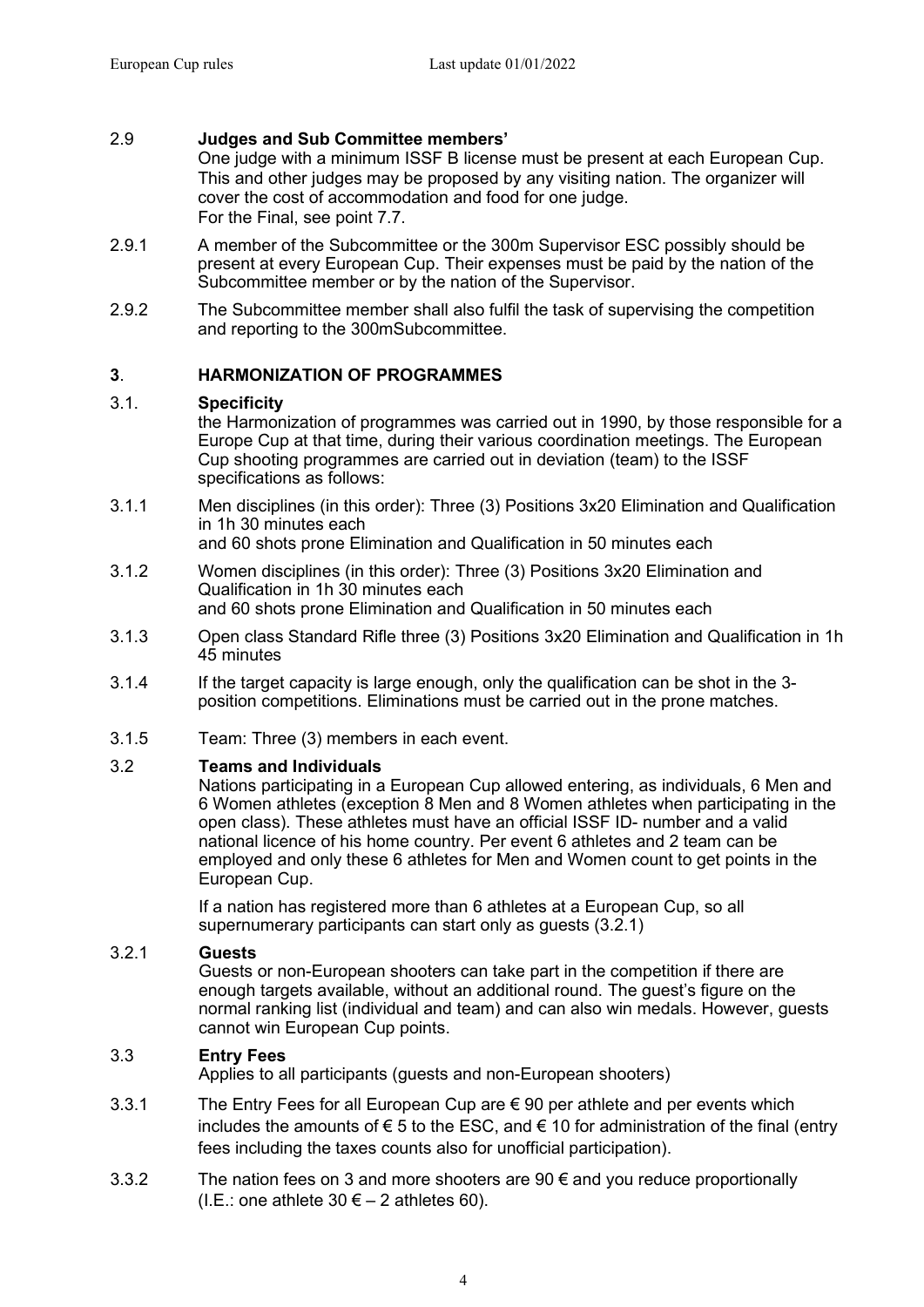3.3.3 For the Final European Cup, the Entry Fees are 140 € per athlete and per discipline, including € 5 to the ESC, and doping control will be required to comply with ISSF regulations.

#### 3.4 **Targets facilities**

- 3.4.1 For the European Cups a minimum of 12 lanes is necessary (Electronic Targets).
- 3.4.2 For the Final a minimum of 22 lanes is necessary (Electronic Targets).
- 3.4.3 Competition run:
- $3.4.3.1$  1st day: PET Standard Rifle 3 Position open class Competition Standard Rifle 3 - Position – open class PET 3 - Positions Men and Women
	- 2<sup>nd</sup> day: Competition 3 Positions Men and Women PET prone Men and Women
	- $3<sup>rd</sup>$  day: Competition prone Men and Women
- 3.4.3.2 If there are elimination rounds, the competition schedule will have more days.

#### 4. **CALENDAR**

- 4.1 The calendar, left to the initiative of the organizers will take care, in so far as possible, to avoid overlap of 50 m Olympic and 300 m ISSF events.
- 4.2 It will be widely circulated in Europe, as early as possible in the current year, so as to permit nations participating in the various European Cup to plan accordingly.

#### 5. **ORGANIZING COMMITTEE**

#### 5.1 **Definition**

All decisions on activities and organisation of the European Cup will be taken by the elected Subcommittee. These decisions will be by a majority vote should that be deemed necessary.

- 5.1.1 This committee is composed of a chairman and maximum of four committee members.
- 5.1.2 The ESC Presidium nominates one member and one Supervisor for this Subcommittee, who should act as an observer and supervisor. If an ESC presidium member is already acting as a subcommittee member, so it is not necessary to have an extra supervisor, can be the same person.
- 5.1.3 The ESC presidium will elect the committee for a period of four years.

#### 5.2 **Chairman**

On a voluntary basis and because of a vote by the elected committee members. This election is according to ESC general regulation.

#### 5.3 **Secretary**

One of the members in the committee will act as a secretary. This will include:

- a) Bringing the results to update
- b) Reports of assemblies
- c) Continuous administration
- d) Communication of information relating to European Cup
- e) Connection between different members of the committee

f) Relations with ESC and ISSF.

#### 5.4 **Meetings of the Sub Committee**

At least once per year a meeting must be held, and if it is necessary the chairman has the right to call for other meetings if special circumstances are arising.

5.4.1 One meeting must be announced before the General Assembly during the final.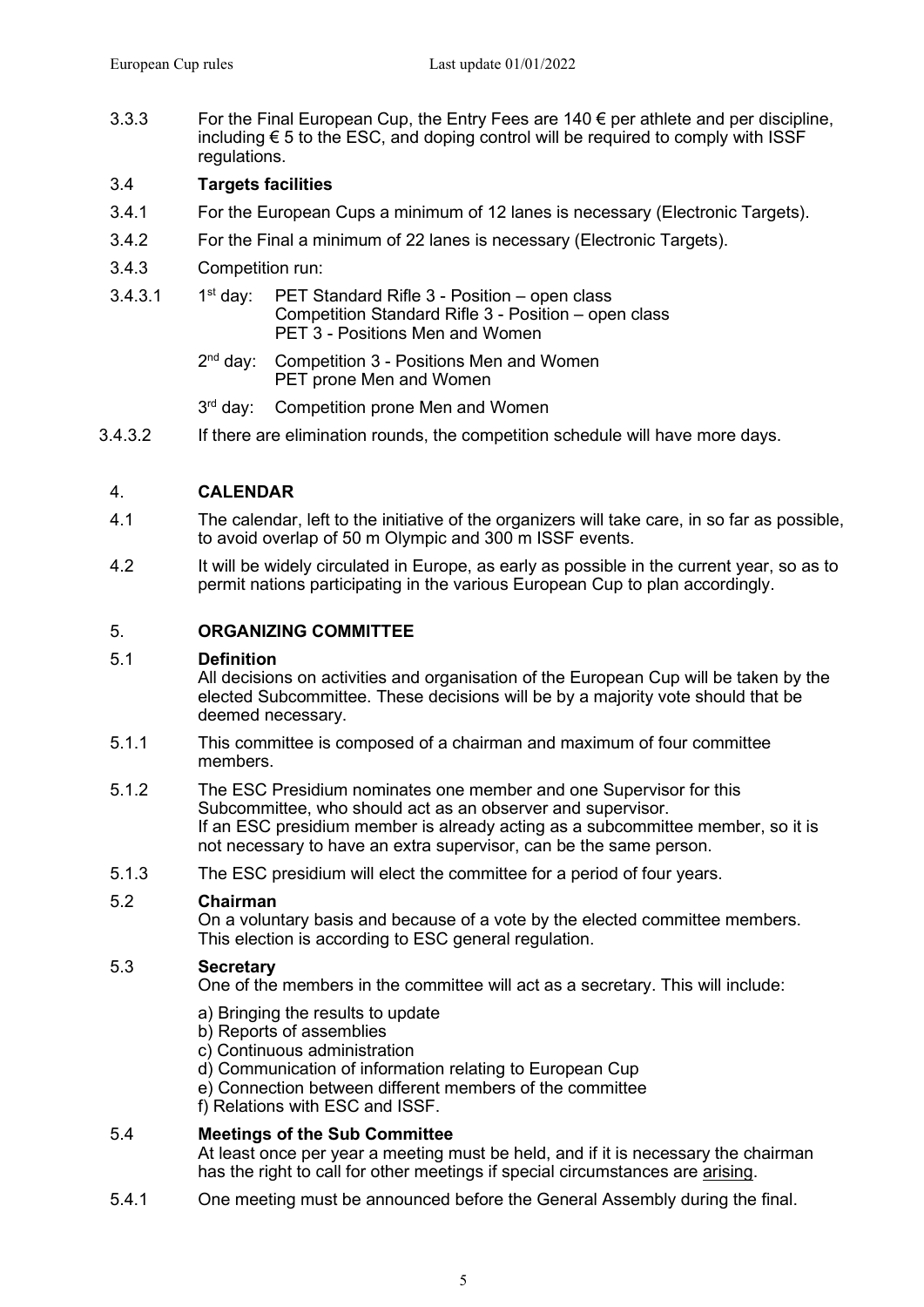#### 5 **.5 Meetings of the participating Nations**

The meetings of the participating nations are organized during one European Cup and the General Assembly will be held during the European Cup Final.

#### 5.6 **Working of the Secretariat**

- 5.6.1 In order to ensure maximum efficiency of the Secretariat, organizers of European Cups are requested to send details as soon as possible to the Secretariat:
- 5.6.2 All information's related to this European Cup
- 5.6.3 The list of results at the end of the organization
- 5.6.4 In return: the secretariat will keep the participating nations informed on the evolution in ranking for the European Cup
- 5.6.5 Communication within the European Cup group must be a priority and be recognized as such by each committee member. In so far as possible the Secretariat will redistribute all information's to the committee members, should it be impossible for them to do so themselves.

#### 5.7 **Special decisions**

The 300m Sub Committee can decide about any situations that are not covered by the rules.

#### 6. **SCALES OF POINTS**

#### 6.1 **Scale // Place**

See Annexe for performance and sliding scale.

#### 6.2 **European Cup: Emulative points**

If a shooter enters several European Cups, only the two best European Cup results will be taken in account.

#### 6.3 **Cumulating**

Getting points on the 2 scales (performance and place) is cumulative. Consequently, a shooter can acquire a maximum of 30 points for one competition.

#### 7. **EUROPEAN CUP FINAL**

#### 7.1 **Definition**

The end of the European Cup is the designation of a winner in the different 5 events at 300 m, at the end of a final match. The final match takes place at the end of all the European Cups one of the great events of the season.

- 7.1.1 Every European nation can claim to organize the final providing its range ability makes it possible. They must give proof of its organizing capacity for international shooting events
- 7.1.2 European Cup organizing nations will have priority.
- 7.1.3 The European Cup executive committee decides the allocation of the final. The committee must take care not to wrong any finalist by its choice.
- 7.1.4 The organizing nation chooses location and date.

#### 7.1.5 **Number of participants – Invitation**

- 7.1.5.2 The number of participants per event will be 20 shooters including the winner of the last year (exception 7.3).
- 7.1.5.3 The number of participants selected for the final cannot exceed the number of shooters who have won their qualification points on the ranking scale.

#### 7.2 **Conditions for participation**

The finalists will be invited to participate in the EC Final and their federations will approve the participations of them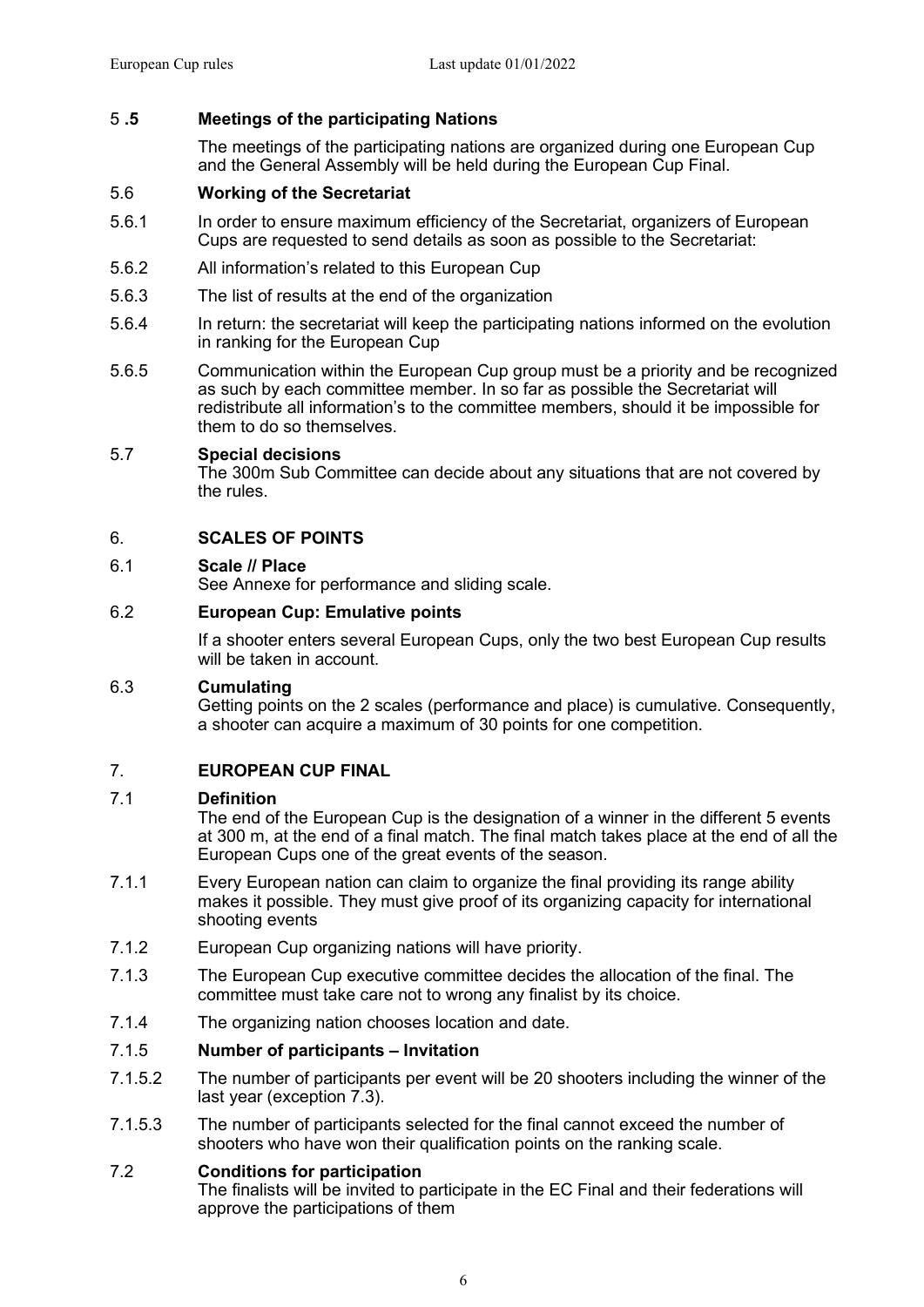- 7.2.1 For the final, the participants in each event will be as follows:
- 7.2.2 The winners of each European Cup
- 7.2.3 Those ranked highest on the list of points according to article 2.4 after all the European Cups have taken place
- 7.2.4 The winner of the European Cup Final of the last year
- 7.2.5 One guest, from countries organizing a European Cup or a European Cup Final but with no shooter in the final ranking. If the stand capacity of the organizer allows it. these shooters can be invited in addition to the 20 finalists and will be designated by his National team Manager.
- 7.2.6 Results out of Competition (unofficial participation), do not count.
- 7.2.7 The designation is made by the committee in coordination, with, the organising country.
- 7.2.8 If one athlete selected for the final cannot participate, his place will be given to the next athlete on the ranking list. (In the same event).

#### 7.3 **In case of tied scores (equal)**

- 7.3.1 All tied athletes are qualified for the final if it allows the stand capacity of the organizer.
- 7.3.2 On the contrary case, no tying shooter will qualify (in according 7.2.2).

#### 7.4 **Guests**

- 7.4.1 Guests who have not participated in a European Cup can be invited for this event, provided that the stand capacity is large enough. Only the OC can invite athletes in coordination with the 300m Sub Com.
- 7.4.2 Guests do not appear on the final list of results.
- 7.4.3 Guests are the responsibility of the organizing club (or country).

#### 7.5 **Program**

In order to be attractive and undemanding in relation to the availability of everyone (shooters, managers, and organizers), the programme should be short and could be based on the following model:

| <b>EXAMPLE 1st day</b> |            |                                                                                                           |  |  |  |  |
|------------------------|------------|-----------------------------------------------------------------------------------------------------------|--|--|--|--|
|                        | Morning:   | <b>Training and Equipment Control</b>                                                                     |  |  |  |  |
|                        | Afternoon: | Training 300m Standard rifle three (3) Positions open class                                               |  |  |  |  |
|                        |            | Subcommittee meeting                                                                                      |  |  |  |  |
| $2nd$ day              |            |                                                                                                           |  |  |  |  |
|                        | Morning:   | 300m Standard rifle three (3) Position open class - Competition                                           |  |  |  |  |
|                        | Afternoon: | Training 300m rifle three (3) Positions men and women                                                     |  |  |  |  |
|                        |            | General meeting                                                                                           |  |  |  |  |
| $3rd$ day              |            |                                                                                                           |  |  |  |  |
|                        | Morning:   | 300m rifle three (3) Positions men - Competition                                                          |  |  |  |  |
|                        | Afternoon: | 300m rifle three (3) Positions women – Competition<br>Training 300m rifle prone men and women             |  |  |  |  |
| 4 <sup>th</sup> day    |            |                                                                                                           |  |  |  |  |
|                        | Morning:   | 300m rifle prone men and women - Competition<br>300m rifle Super Final, special event, in prone position. |  |  |  |  |
|                        | Afternoon: | Award ceremony and closing banquet                                                                        |  |  |  |  |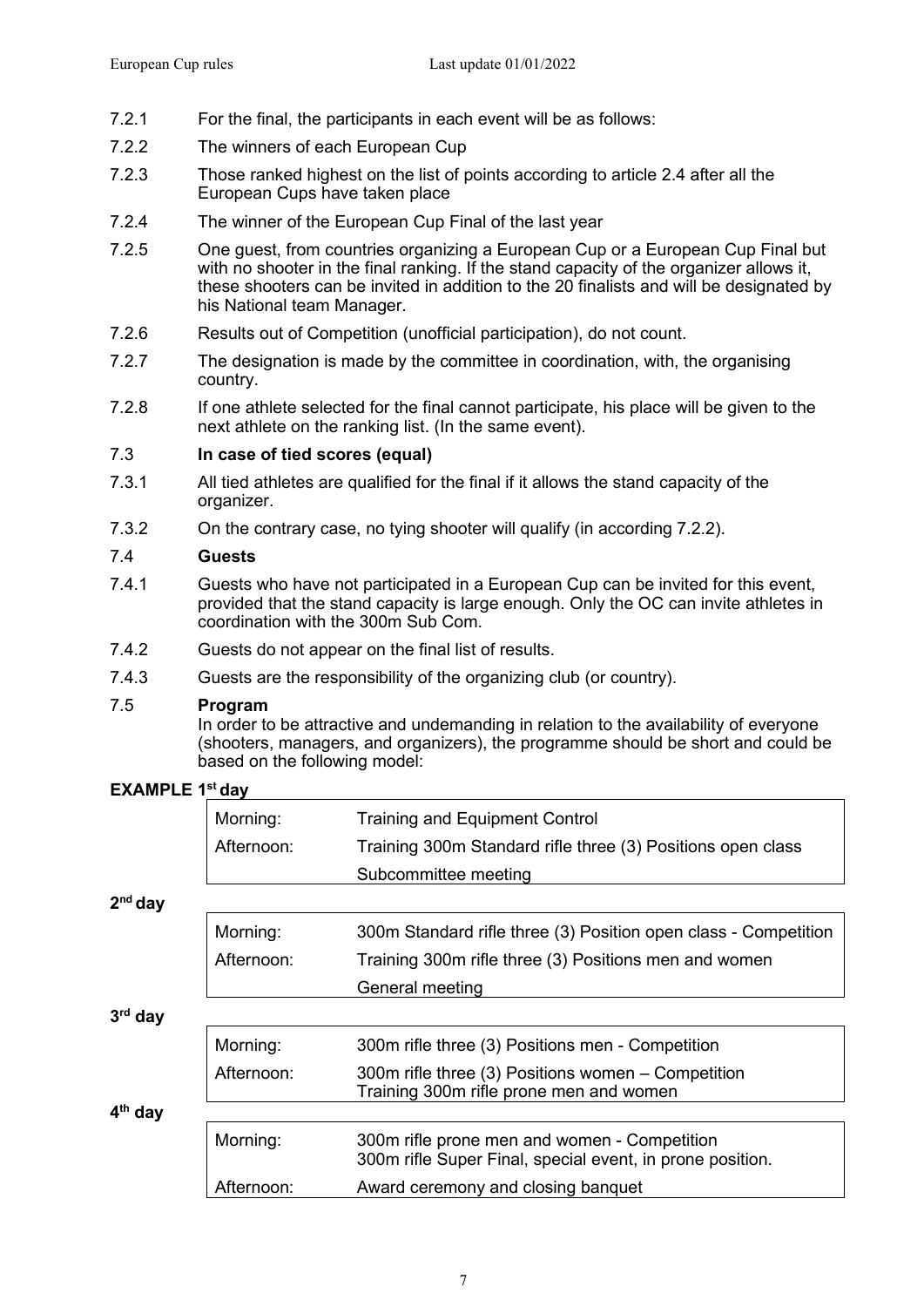#### 7.6 **Protocol**

- 7.6.1 The protocol and methods of organizing for the final match are identical to those of the European Cup.
- 7.6.2 The Committee will send to the organizing country the list of athletes and federations involved in the final as invitations.
- 7.6.3 In order to simplify administrative procedures, the organizer will transmit to the federations concerned all information related to the participation of their athletes:
	- a) Inscription forms
	- b) Entry fees
	- c) Customs formalities
	- d) Transportation
	- e) List of Hotels
	- f) Programmes and shooting schedule
	- g) Composition of jury (optional)
	- h) The shooting range of the organizing country must be homologated by the ISSF.

#### 7.7 **Technical Delegate and Jury Members**

- 7.7.1 A Technical Delegate designated by the ESC Presidium will supervise the Final of the 300m Lapua European Cup. The travel expenses, accommodation, including meals, must pay by the Organizing Committee.
- 7.7.2 Two members of the Rifle Jury (at least 1 should be a woman) who must be either ISSF A or B license holders. One Rifle Jury member should come from the host country. Their travel expenses, accommodation, including meals, must pay by the Organizing Committee.
- 7.7.3 All other members of the jury must be appointed by the organizing committee. Their expenses must be paid by the nation of that jury member

#### 8. **AWARDS AND RESULTS**

#### 8.1 **Titles**

- At the outcome of all finals the winner will be acclaimed:
- a) European Cup winner 300m. Standard rifle open class
- b) European Cup winner 300m. 3 Positions men
- c) European Cup winner 300m. 60 prone men
- d) European Cup winner 300m. 3 Positions women
- e) European Cup winner 300m. 60 prone women

#### 8.2 **Medals**

Medals will be awarded to the 3 highest ranked athletes in each event

#### 8.3 **Non-attendance at award ceremonies**

Participants do not present at award ceremonies will not receive medals.

Sponsorship: The sponsor Lapua decides on the awarding of the prize money.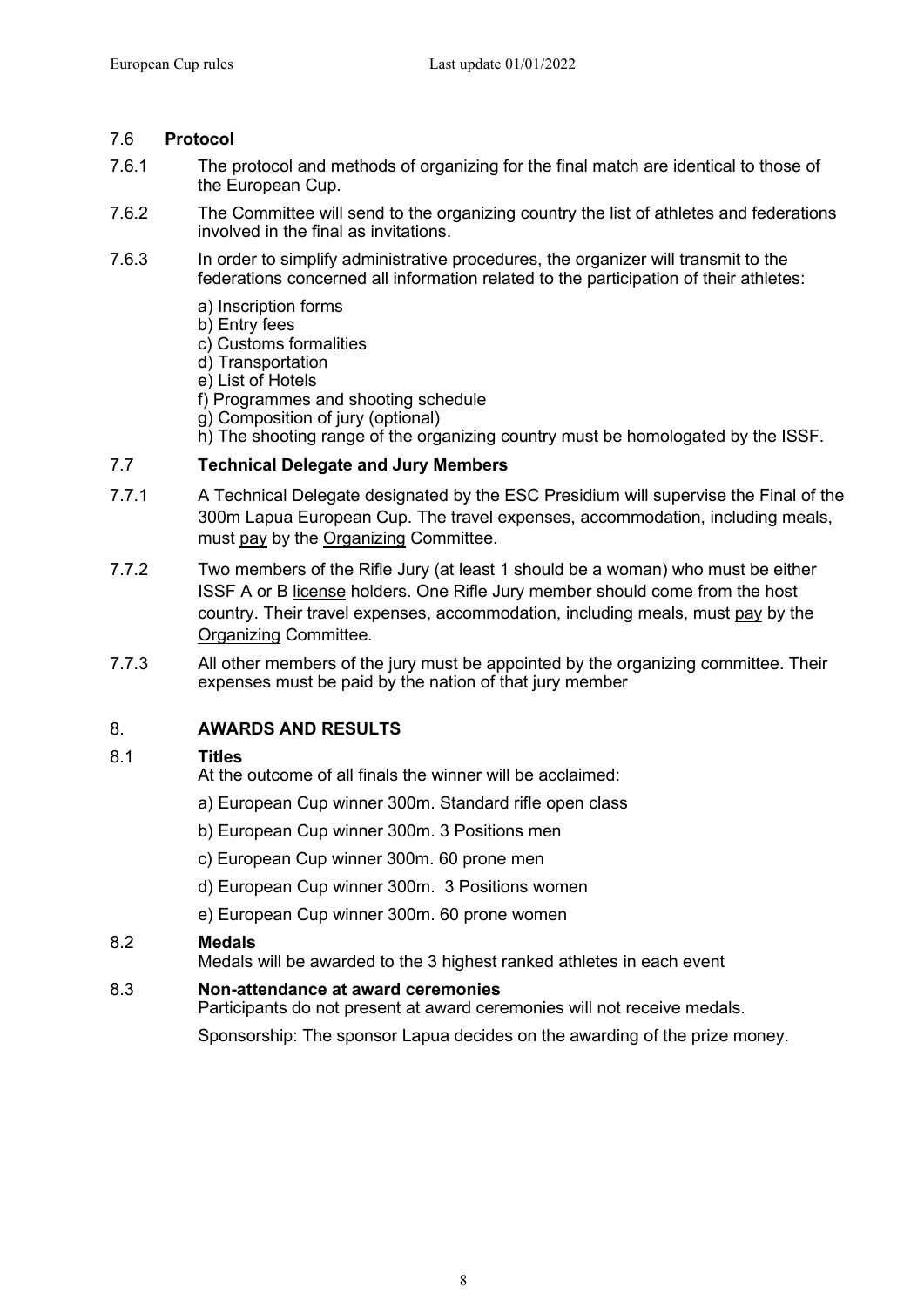#### 8.4 **Records**

- 8.4.1 A record setting score in each of the five events will be officially recognized and recorded (1995):
	- a) European Cup and European record 300m. 3x20 Standard Rifle open class
	- b) European Cup and European record 300m. 3x20 three positions Rifle Men
	- c) European Cup and European record 300m. 60 prone men
	- d) European Cup and European record 300m. 3x20 three positions Rifle Women
	- e) European Cup and European record 300m. 60 prone women

#### 8.5 **Sponsors**

Potential European Cup sponsors will be invited to donate prizes to reward the different winners.

#### 9. **SPONSORSHIP**

#### 9.1 **Possibilities**

It is proposed to ask various companies and manufacturers who are closely linked to the 300m shooting sport to sponsor the final match.

- 9.2 See Annex Lapua 2021.
- 9.3 In case of acceptance they will donate the trophy for the event which they have agreed to sponsor.
- 9.4 They will also be invited to donate prizes to reward the winner of different events.

#### 10. **MEDIA**

#### 10.1 **Definition and possibilities**

The organizers of European Cup events will, in so far as is possible, widely publicize these through all the forms of media at their disposal.

#### 11. **FEDERATIONS RESPONSIBILITIES**

#### 11.1 **The Federations**

- 11.1.1 The federations are responsible for the diffusion of information to their shooters and for calling them to the European Cup final.
- 11.1.2 The federations must confirm the participation of their shooters at the European Cup final following the issue of the call to attend, at least 2 weeks before the final, so that other shooters can be invited, according to 7.2.
- 11.1.3 The federations must act and request the publication of their competition in the calendar of the ESC and ISSF.

#### 11.2 **The committee**

- 11.2.1 The committee will take all action necessary for the recognition of the 300m European Cup by the ESC and the ISSF.
- 11.2.2 Committee members guarantee the viability of the 300m European Cup.
- 11.2.3 The committee is responsible for sending out the agenda of the final general meeting.
- 11.2.4 The committee will accept, for discussion, any written proposals sent at least two weeks before the final general meeting.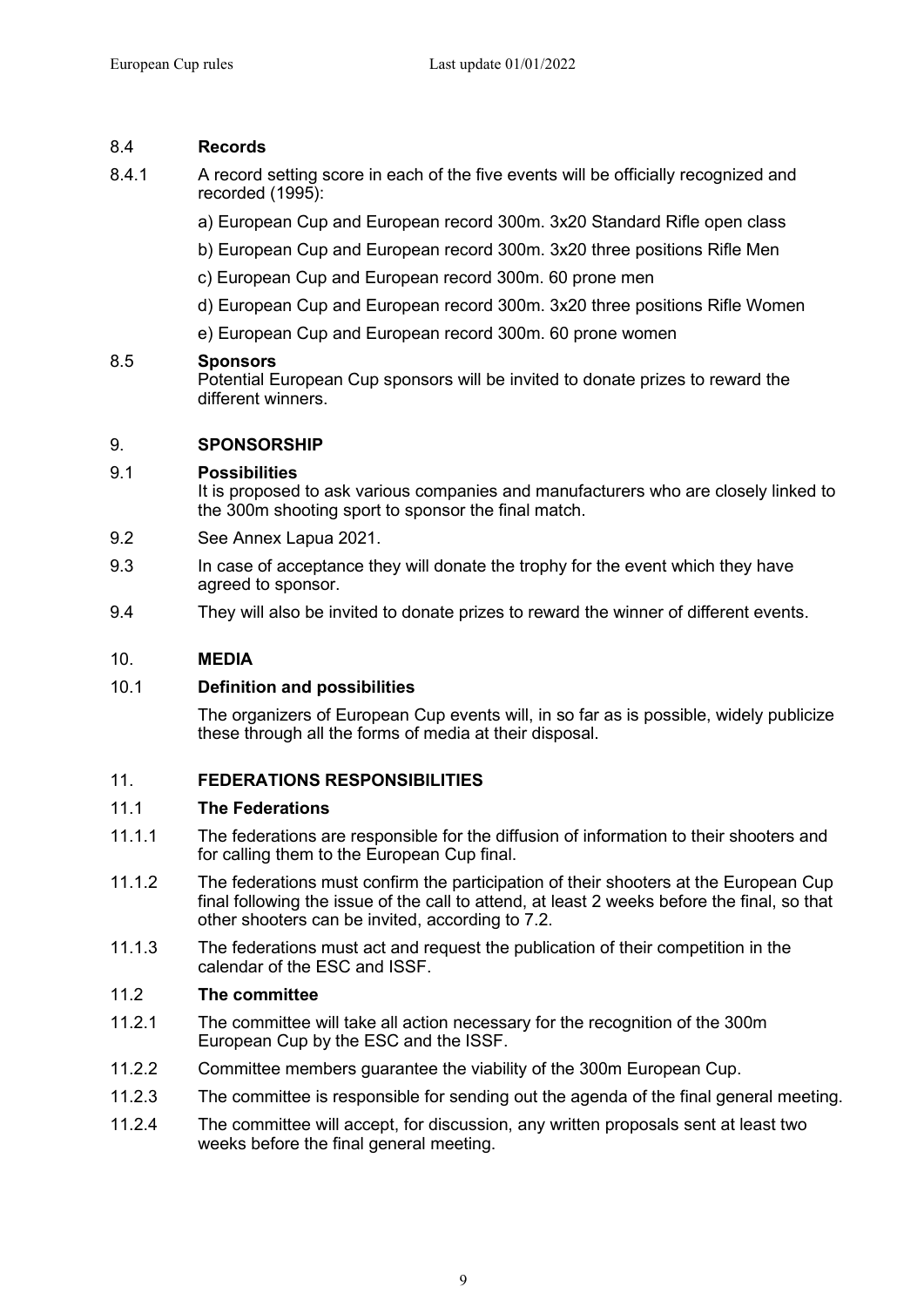#### 11.3 **ORGANISATORS RESPONSIBILITIES**

11.3.1 All European countries are invited to participate in the European Cup competitions.

#### 11.3.2 **Supra regional events**

To consider national and international calendars for 10m, 50m and 300m events, it is possible for a group of several nations to jointly organize a European Cup (ex.: Benelux, Scandinavia, etc.).

#### 11.3.3 **Specific organizers advice**

- 11.3.3.1 All Organisers for 300m cups must send their preliminary programme for the approval of the 300m cup committee.
- 11.3.3.2 A deadline of four (4) weeks before the competition must be written in the programme.
- 11.3.3.3 All transport will be paid by the OC and should be free to all competitors and officials i.e., from the airport to the hotel, and to the shooting range.

#### 12. **CONCLUSION**

- 12.1 The viability of the European Cup depends on the recognition of, and adherence, to, a set of common rules, approved by the organising body as a whole. These rules are its legal support, intended to facilitate its existence, its management and to restrict any possible errors.
- 12.2 Its objective will be recognition by the world sport shooting authorities.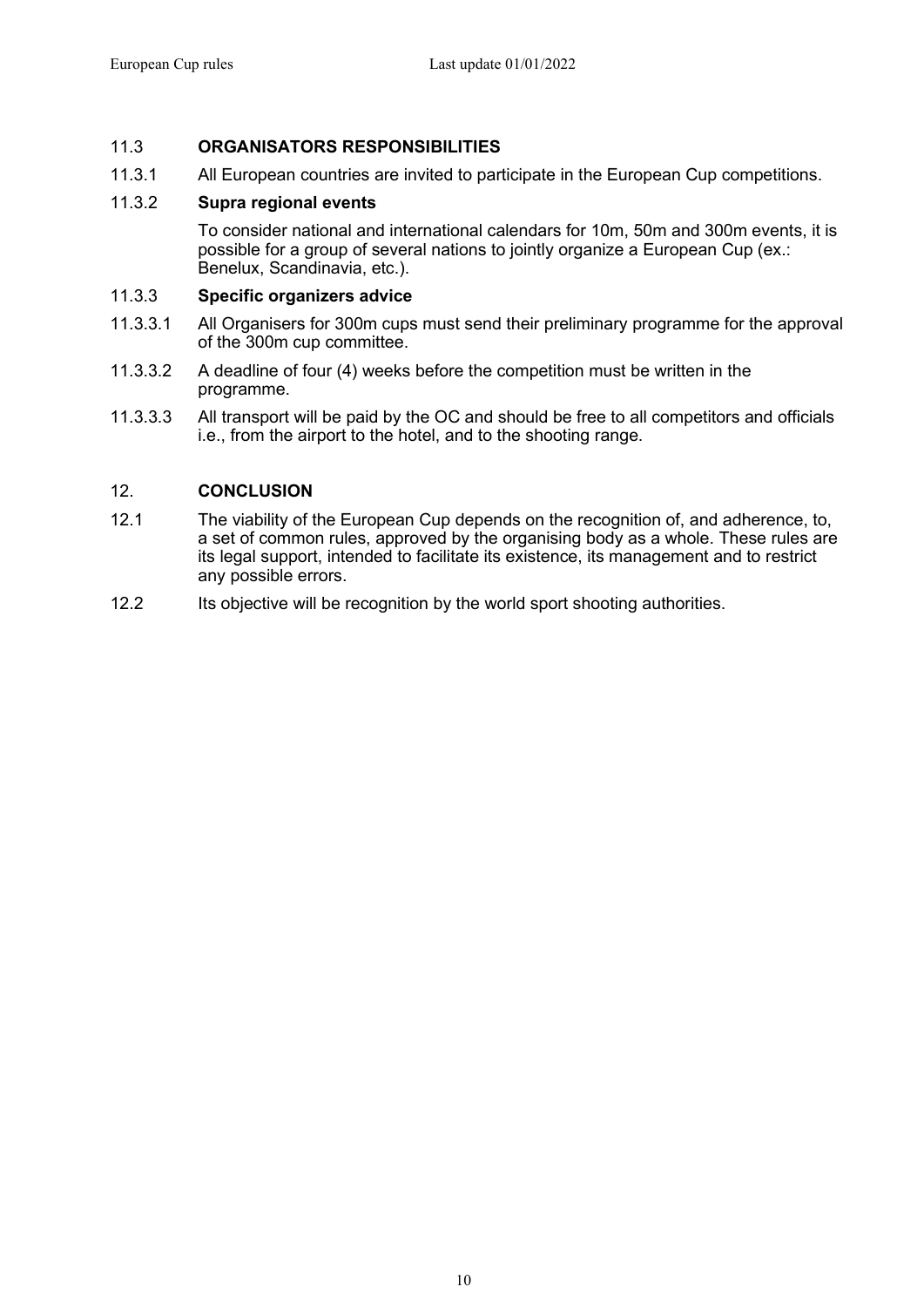#### 13. **ANNEXE**

#### 13.1 **PERFORMANCE > MEN**

Score setting new european record: 15 points

#### **60 PRONE 3x20 RIFLE**

|     | 600 equal to the ER | 15 points |  |
|-----|---------------------|-----------|--|
| 599 | →                   | 14 points |  |
| 598 | →                   | 13 points |  |
| 597 | →                   | 12 points |  |
| 596 | →                   | 11 points |  |
| 595 | →                   | 10 points |  |
| 594 | →                   | 9 points  |  |
| 593 | →                   | 8 points  |  |
| 592 | →                   | 7 points  |  |
| 591 | →                   | 6 points  |  |
| 590 | →                   | 5 points  |  |
| 589 | →                   | 4 points  |  |
| 588 | →                   | 3 points  |  |
| 587 | →                   | 2 points  |  |
| 586 | →                   | 1 points  |  |
|     |                     |           |  |

|       |     | 595 equal to the ER | 15 points |
|-------|-----|---------------------|-----------|
| 594 - | 593 | →                   | 14 points |
| 592 - | 591 | →                   | 13 points |
| 590 - | 589 | →                   | 12 points |
| 588 - | 587 | →                   | 11 points |
| 586 - | 585 | →                   | 10 points |
| 584 - | 583 | →                   | 9 points  |
| 582 - | 581 | →                   | 8 points  |
| 580 - | 579 | →                   | 7 points  |
| 578 - | 577 | →                   | 6 points  |
| 576 - | 575 | →                   | 5 points  |
| 574   | 573 | →                   | 4 points  |
| 572 - | 571 | →                   | 3 points  |
| 570 - | 569 | →                   | 2 points  |
| 568   | 567 | →                   | 1 points  |

#### **13.2 PERFORMANCE → OPEN CLASS**

#### **3x20 STANDARD**

|           | 591 equal to th ER |   |  | 15 points |
|-----------|--------------------|---|--|-----------|
|           | 590 - 589          | → |  | 14 points |
|           | 588 - 587          | → |  | 13 points |
|           | 586 - 585          | → |  | 12 points |
|           | 584 - 583          | → |  | 11 points |
| 582 - 581 |                    | → |  | 10 points |
|           | 580 - 579          | → |  | 9 points  |
|           | 578 - 577          | → |  | 8 points  |
|           | 576 - 575          | → |  | 7 points  |
|           | 574 - 573          | → |  | 6 points  |
| 572 - 571 |                    | → |  | 5 points  |
|           | 570 - 569          | → |  | 4 points  |
|           | 568 - 567          | → |  | 3 points  |
|           | 566 - 565          | → |  | 2 points  |
|           | 564 - 563          | → |  | 1 points  |
|           |                    |   |  |           |